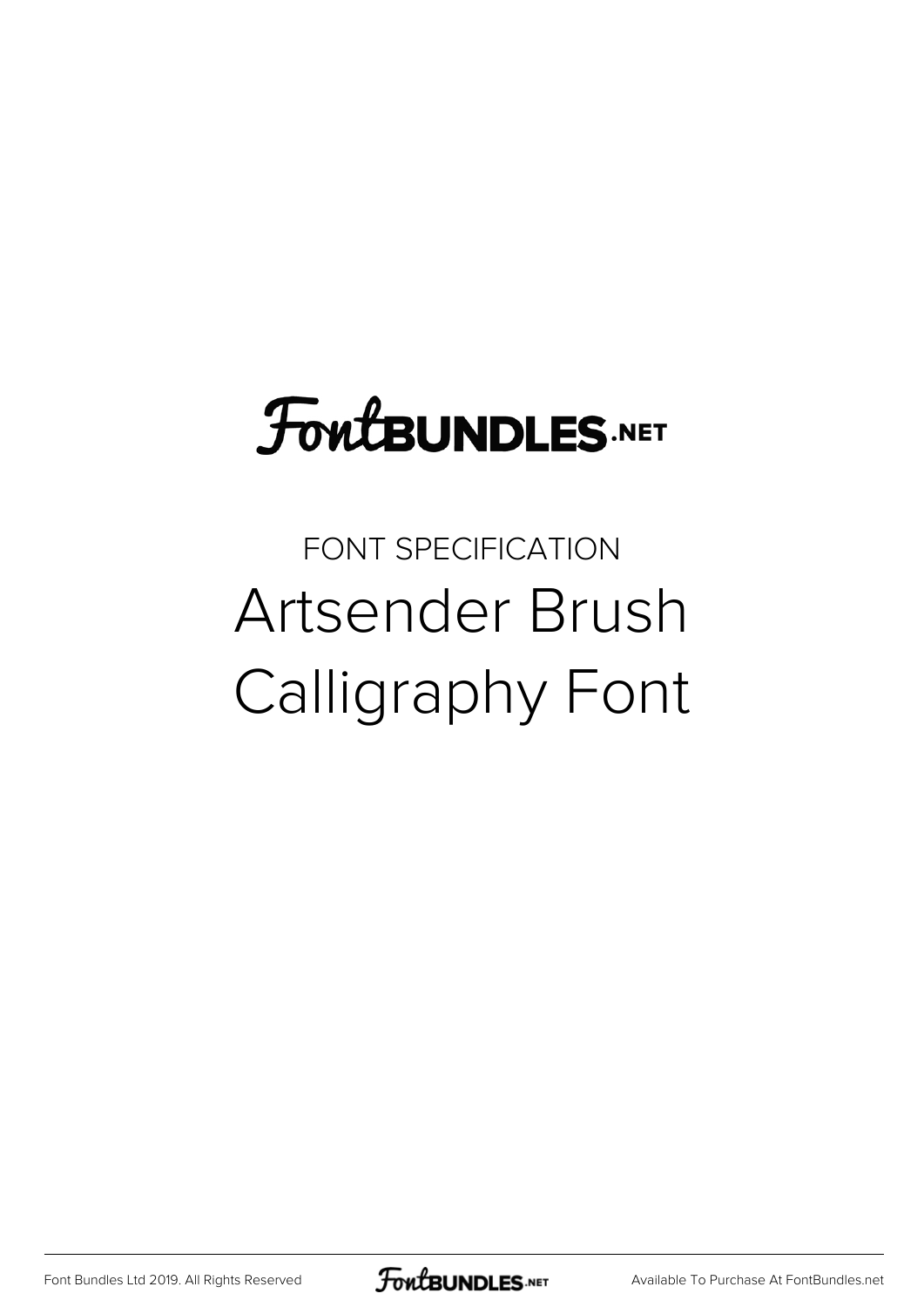## Artsender - Regular

**Uppercase Characters** 

ABCDEFGHIGKLMNOPARS TUVWXYQ

Lowercase Characters

 $abcd$ e $_{\it bg}$ hijklmnep qrstuv $w{\it x}$ y $_{\it g}$ 

**Numbers** 

0123456789

Punctuation and Symbols

 $*$  % & ' ( )  $*$  + .  $3 < 2 > 2$  [ \ ] ^ \_ { | }  $\mathbf{u}$   $\rightarrow$  $\circ$   $\pm$   $2$   $3$   $\circ$   $\mu$   $\eta$   $\circ$   $\frac{1}{2}$  $1 0 \gamma$ ષ્ટિ  $\frac{1}{2}$  $\frac{3}{4}$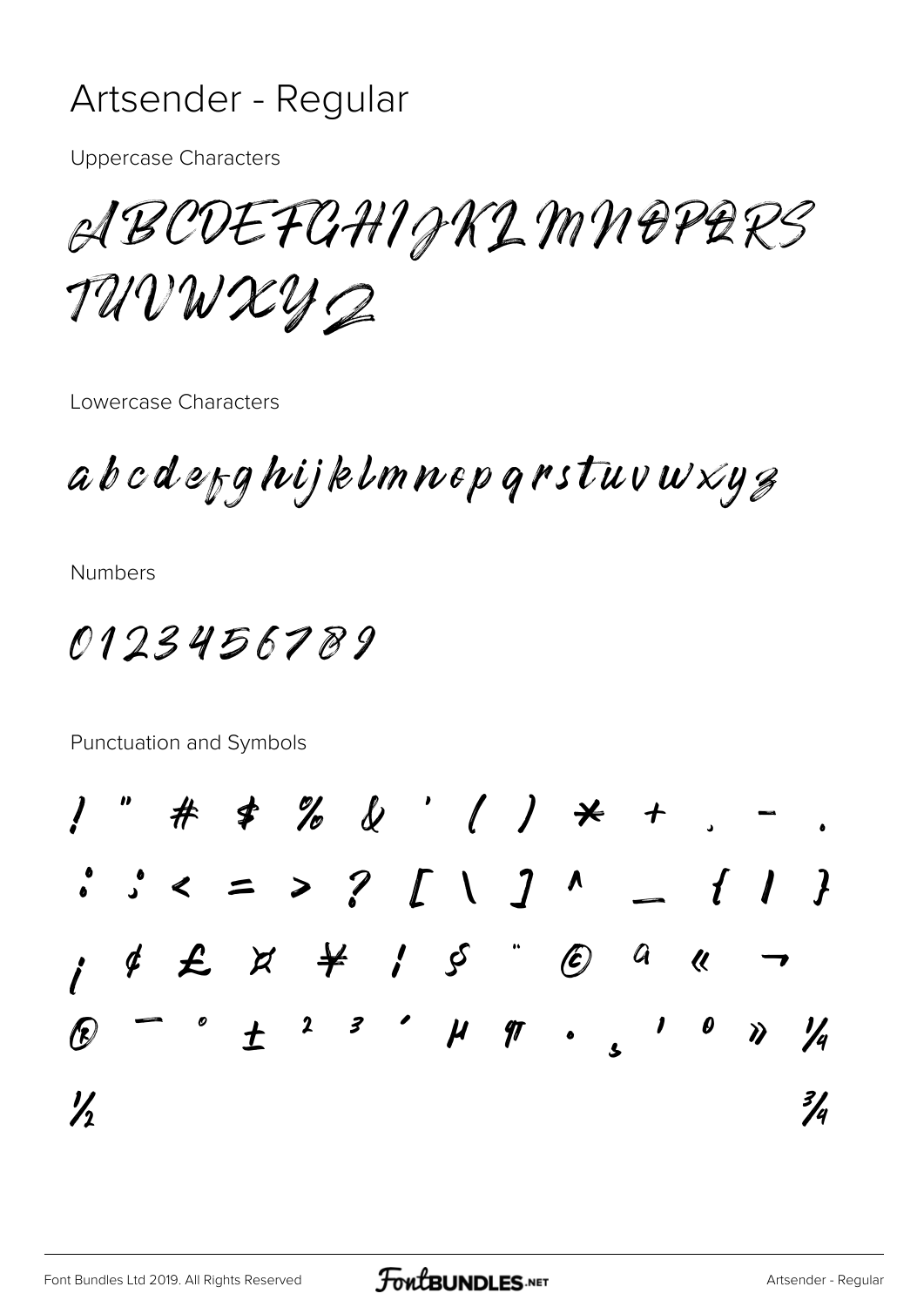À Á Â Ã Ä Å Æ Ç È É Ê Ë Ì Í Î Ï Ð Ñ  $\hat{\theta}$   $\hat{\theta}$   $\hat{\theta}$   $\hat{\theta}$   $\hat{\theta}$   $\times$   $\hat{\theta}$   $\hat{u}$   $\hat{u}$ Û Ü Ý Þ ß à á â ã  $\ddot{a}$  å æ  $e$  è é  $\dot{e}$  ë  $\ddot{e}$   $\ddot{e}$ í î ï ð ñ ò ó ô õ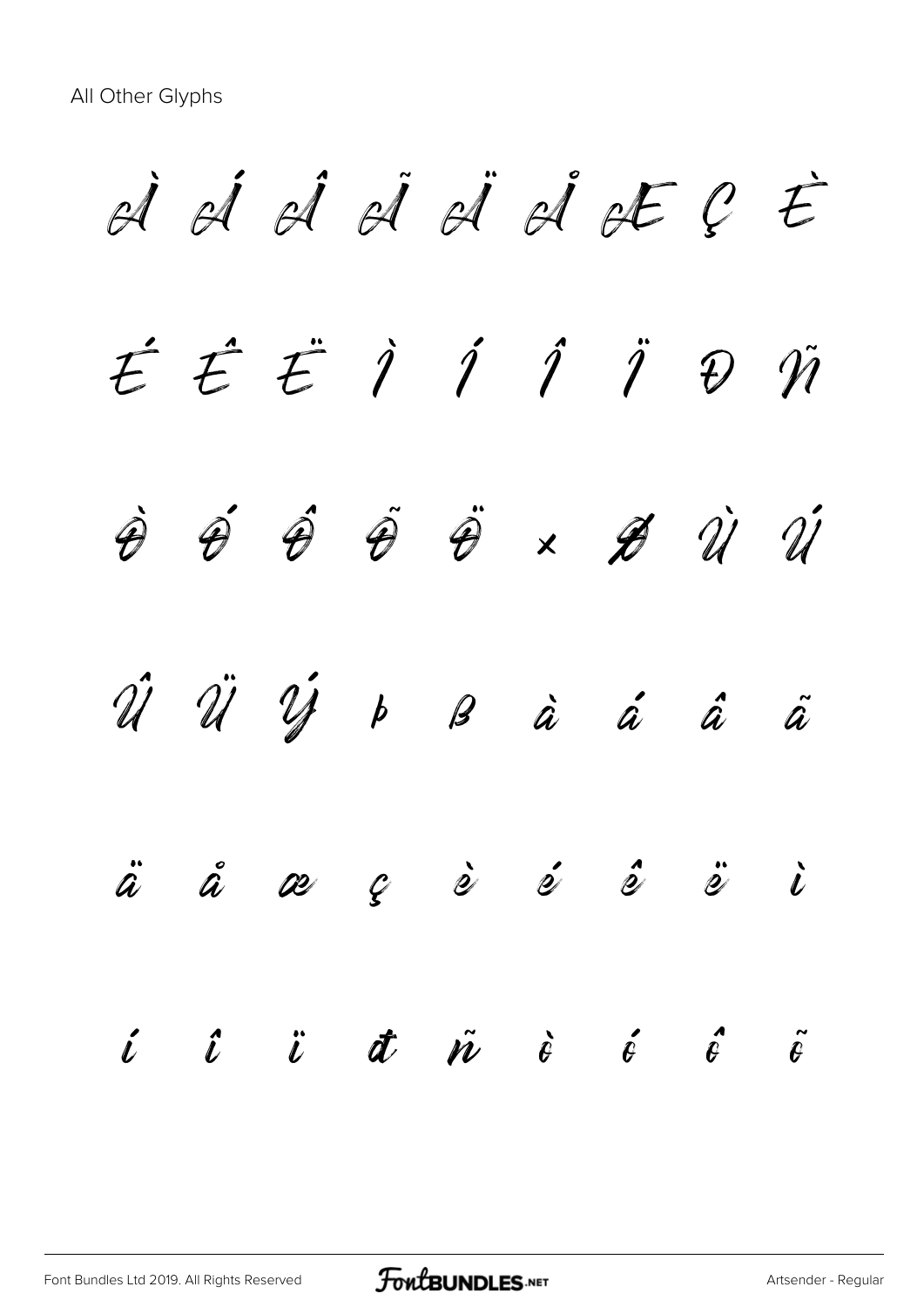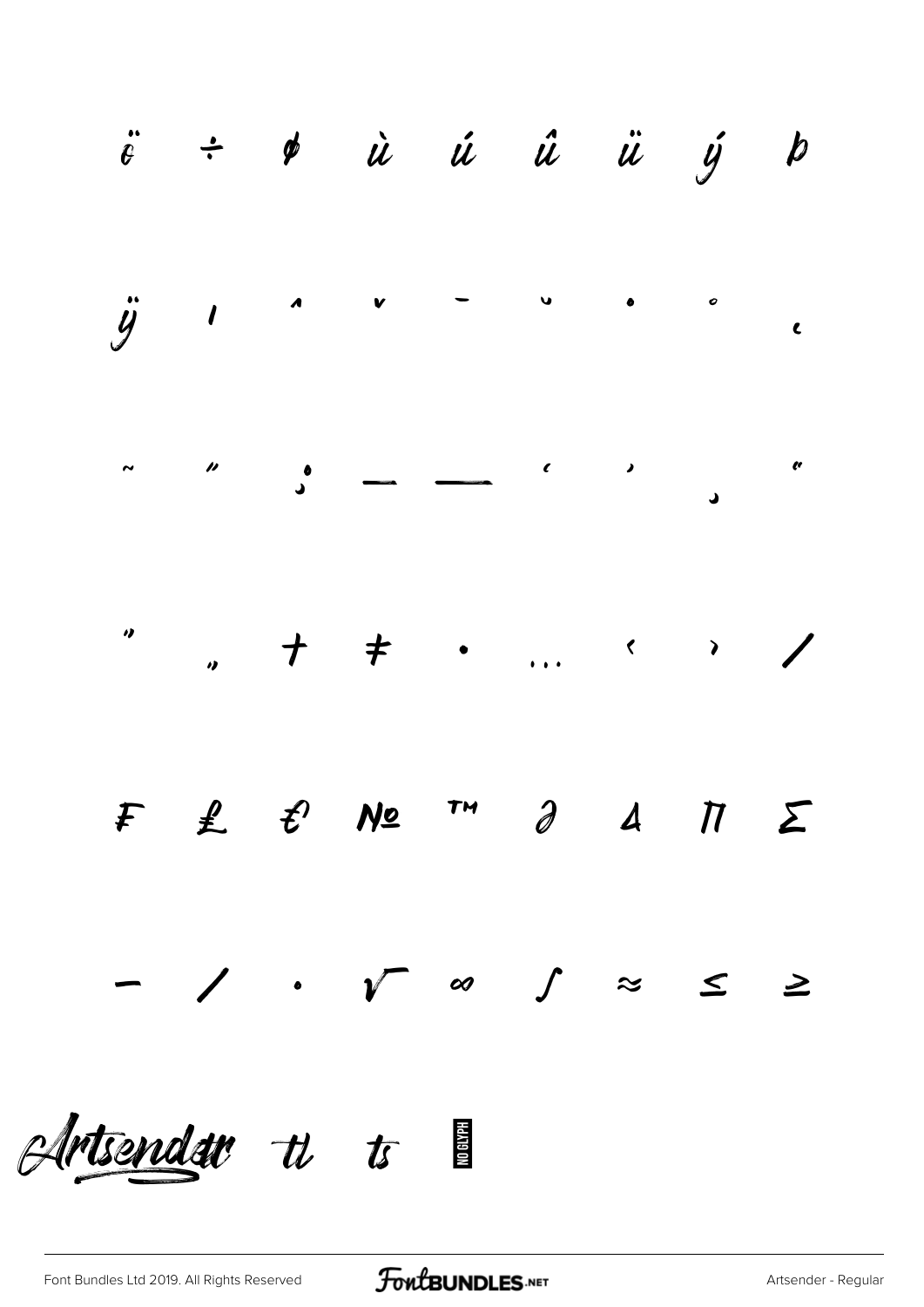## Artsender Swash - Regular

Uppercase Characters

| Lowercase Characters |  |
|----------------------|--|
|                      |  |
|                      |  |
|                      |  |
|                      |  |
| Numbers              |  |
| $\boxed{?}$          |  |

Punctuation and Symbols